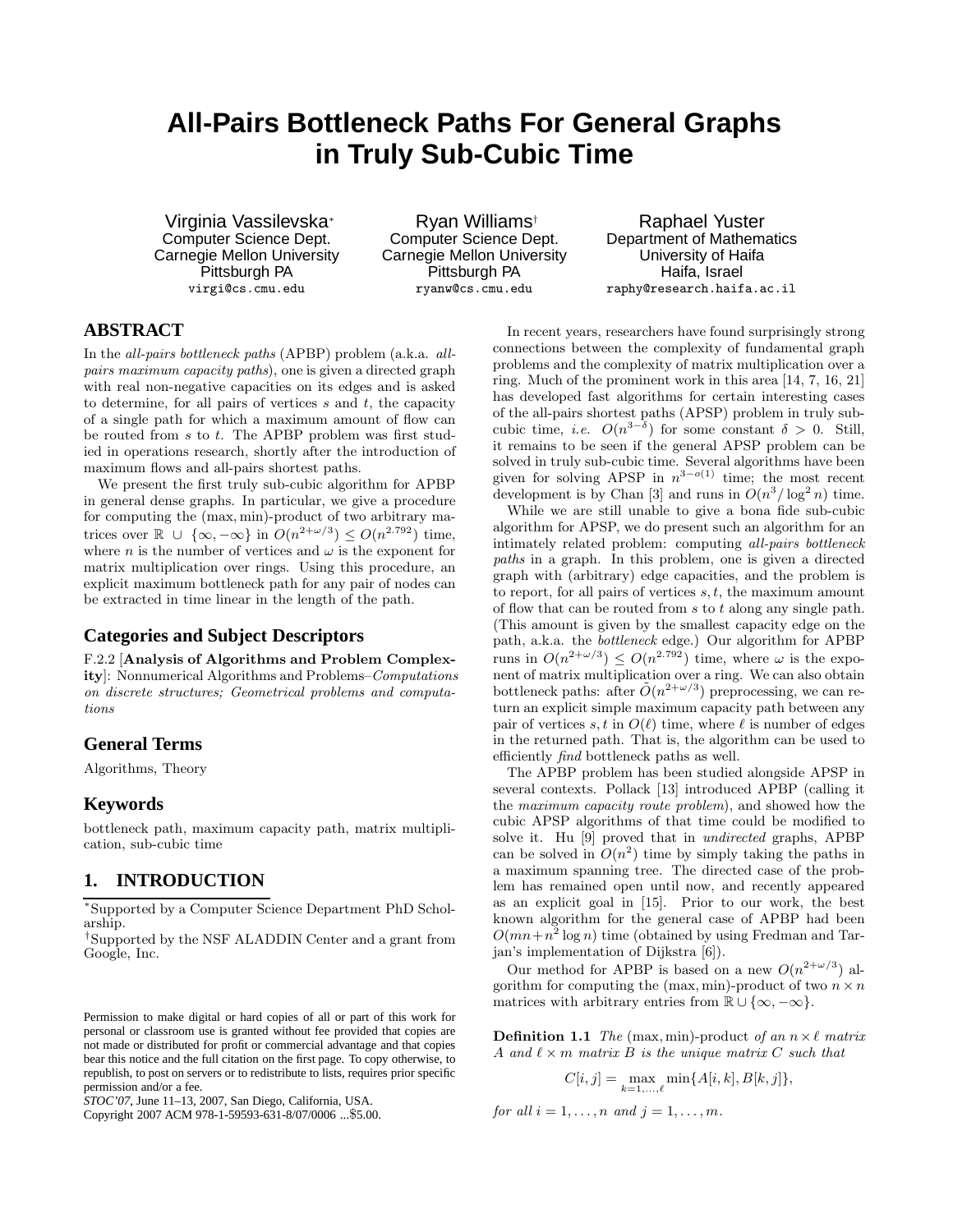The (max, min)-product is a natural generalization of the Boolean matrix product to totally ordered sets of arbitrary size. Besides its importance in flow problems, the (max, min) product is also an important operation in fuzzy logic, where it is known as the composition of relations ([5], pp.73). The ideas behind our (max, min)-product algorithm use ingredients from the dominance approaches of prior work; for more details, see Section 4.

#### **2. PRELIMINARIES**

We use  $M<sup>T</sup>$  to denote the transpose of a matrix M. As is typical, we define  $\omega \geq 2$  to be the smallest real number such that matrix multiplication over a ring is in  $O(n^{\omega+\epsilon})$  arithmetic operations, for all  $\varepsilon > 0$ . The best known upper bound for  $\omega$  is 2.376, given by Coppersmith and Winograd [4].

We use a special matrix product in our algorithms, first defined by Matousek [12].

**Definition 2.1** Given two  $n \times n$  matrices A and B over a totally ordered set, the dominance product  $C = A \otimes B$  is defined as

$$
C[i, j] = |\{k \mid A[i, k] \le B[k, j]\}|, \ \forall i, j.
$$

To deal with technical issues with weight functions, we use the following definition.

**Definition 2.2** Given a graph  $G = (V, E, w)$  with a weight function  $w : E \to \mathbb{R}$ , the extension of w is the unique function  $\tilde{w}: (V \times V) \to \mathbb{R} \cup \{-\infty, \infty\}$  defined by:

$$
\tilde{w}(u,v) := \begin{cases}\n\infty & \text{if } u = v \\
-\infty & \text{if } (u,v) \notin E \\
w(u,v) & \text{otherwise.} \n\end{cases}
$$

Throughout the paper, we shall assume that the weight function under consideration is an extension of some other weight function on edges.

**Definition 2.3** Given a graph  $G = (V, E, w)$  with  $w : E \rightarrow$  $\mathbb{R}$ , a bottleneck edge of a path between vertices u and v is a smallest weight edge on that path. A maximum bottleneck path between u and v is a path whose bottleneck edge weight is maximum over the bottleneck edge weights of all paths from u to v.

#### **2.1 Model of computation**

We use the standard addition-comparison computational model, along with random access to registers. In the algorithms of this paper, the only operations we actually use on real numbers are comparisons between them.

## **3. RELATED WORK**

In addition to the work mentioned in the introduction, there are a few other interesting results on APBP that deserve mention. Karger, Koller, and Phillips [10] show that any "path comparison" algorithm (that only accesses edge weights by comparing the weights of two different paths) requires  $\Omega(n^3)$  time to compute both APSP and APBP. By way of fast matrix multiplication, our algorithm performs comparisons on rather unrelated pairs of edges, circumventing the above lower bound. Subramanian [17] proved that on random (Erd¨os-Renyi) graphs, both APBP and APSP can be solved in  $O(n^2 \log n)$  time.

Very recently, Shapira, Yuster, and Zwick [15] have given algorithms for APBP in the special case where the vertices have capacities, but not the edges. Their algorithms use rectangular matrix multiplication, running in  $O(n^{2.58})$  time. Note that the vertex-capacity case can be easily reduced to the edge-capacity case, by setting the capacity of an edge to be the minimum capacity of its two endpoints. Shapira, Yuster, and Zwick's algorithm relies on the linearity of the number of weights. As the number of capacities in the vertex-capacity case is only  $n$ , but the number in the edgecapacity case can be  $\Omega(n^2)$ , their techniques do not seem to apply to the latter case. The authors of [15] also stated the goal of finding a truly subcubic algorithm for (max, min) matrix product as an open problem, which we resolve in this paper.

### **4. THE DOMINANCE APPROACH**

We begin by revisiting an approach used by Chan [2] and Vassilevska and Williams [18] to find improved algorithms for all-pairs shortest paths and maximum node weighted triangles, respectively. In this approach, one reduces a weighted graph problem to the dominating pairs problem from computational geometry, then uses a fast algorithm for that problem. (The dominating pairs problem gives a set of  $n$ points  $X$  in  $k$ -dimensional space, and the task is to compute all pairs  $(x, y)$  where  $x, y \in X$  and  $x[i] \leq y[i]$ , for all coordinates i.)

Let  $M_X$  be the  $n \times k$  matrix whose rows are the points of X. One way to determine dominating pairs is to compute the dominance product of  $M_{X_{\rm m}}$  and  $M_X^T$ , as defined in the Preliminaries. Then,  $(M_X \otimes M_X^T)[i, j] = k$  if and only if  $(i, j)$ is a dominating pair. The best known algorithm in terms of n for the dominance product of two  $n \times n$  matrices is due to Matousek [12].

Theorem 4.1 (Matousek [12]) The dominance product of two  $n \times n$  matrices A and B with entries from a totally ordered set is computable in  $O(n^{\frac{3+\omega}{2}})$  time.

A nice advantage of the dominance approach is that sums of pairs of elements can be quickly compared to a global constant, which is useful in some weighted graph problems. For example, suppose we are given a constant  $K$  and a graph  $G = (V, E, w)$  where  $w : E \to \mathbb{R}$ , and we want to compute for all pairs of vertices  $i, j$  whether there is a path of the form  $i \to k \to j$  of total weight sum at least K. Then one can set up matrices  $A$  and  $B$  so that

$$
A[i, k] := \begin{cases} K - w(i, k) & \text{if } (i, k) \in E \\ \infty & \text{otherwise,} \end{cases}
$$

$$
B[k, j] := \begin{cases} w(k, j) & \text{if } (k, j) \in E \\ -\infty & \text{otherwise.} \end{cases}
$$

Then  $(A \otimes B)[i, j] \neq 0$  if and only if there is a k for which  $(i, k), (k, j) \in E$  and  $K - w(i, k) \leq w(k, j), i.e. w(i, k) +$  $w(k, j) \geq K$ . In this paper, we find a new application of the dominance approach, culminating in a genuinely sub-cubic algorithm for APBP.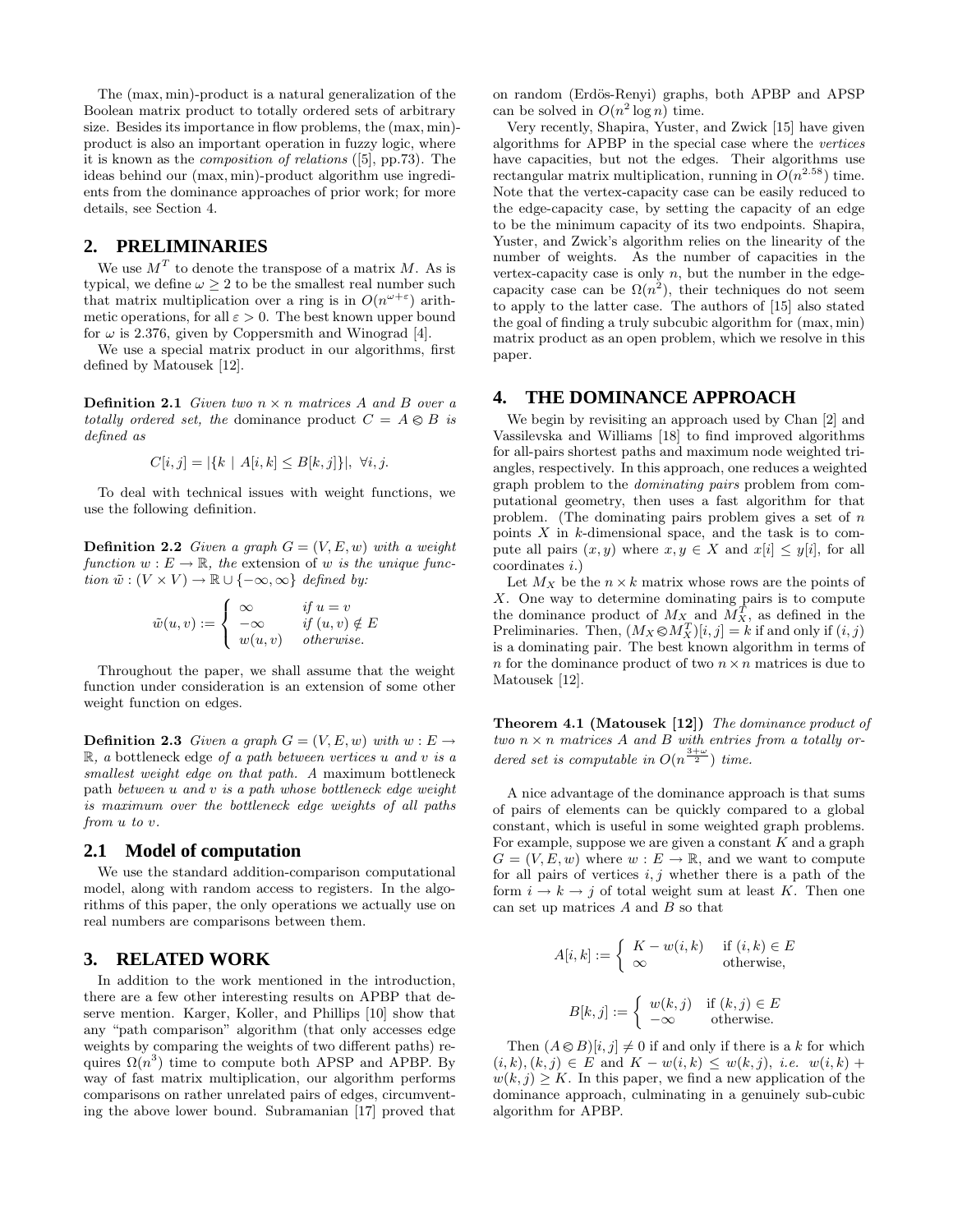### **5. SPARSE DOMINANCE PRODUCT**

In our applications that use a dominance product, we shall only want to perform comparisons with certain entries of the matrices. For example, suppose matrices  $A$  and  $B$  are over  $\mathbb{R} \cup \{\infty\}$ , such that A has mostly  $\infty$  entries, while B has mostly finite entries. Then, in the computation of the dominance product  $A \otimes B$ , many of the comparisons  $(A[i, k] \leq B[k, j])$  are false; it only makes sense to compare the *finite* entries of  $A$  with entries in  $B$ . To this end, we design a special algorithm for dominance product, in the case where one wishes to ignore large portions of the Amatrix.

Theorem 5.1 (Sparse Dominance Product) Let A and B be  $n \times n$  matrices with entries from a totally ordered set. Let  $S \subseteq [n] \times [n]$  such that  $|S| = m \geq n$ . Let C be the matrix such that

$$
C[i,j] = |\{k \mid (i,k) \in S \text{ and } A[i,k] \leq B[k,j]\}|.
$$

There is an algorithm SD that, given A, B, and S, outputs C in  $O(\sqrt{m} \cdot n^{\frac{1+\omega}{2}})$  time.

PROOF. Call the entries of  $A$  with coordinates in  $S$  the relevant entries of A. For every  $j = 1, \ldots, n$ , let  $L_j$  be the sorted list containing the relevant entries from A in column j, along with the entries from  $B<sup>T</sup>$  in column j. Let  $g_j$  be  $\sum_{j} g_j = m$ . Pick a parameter r and partition each  $L_j$  into r the number of relevant entries of  $A$  in  $L_j$ , for all  $j$ . Clearly, consecutive buckets, such that every bucket contains at most  $\lceil g_j/r \rceil$  relevant entries of A. Note that the bucket sizes are not necessarily uniform.

For every bucket number  $b = 1, \ldots, r$ , create Boolean matrices  $A_b$  and  $B_b$ :

$$
A_b[i,j] := \begin{cases} 1 & \text{if } A[i,j] \text{ is in bucket } b \text{ of } L_j \\ 0 & \text{otherwise,} \end{cases}
$$

$$
B_b[j, k] := \begin{cases} 1 & \text{if } B[j, k] \text{ is in bucket } b' \text{ of } L_j \text{ and } b' > b \\ 0 & \text{otherwise.} \end{cases}
$$

For each bucket number b, compute  $C_b = A_b \times B_b$  (where  $\times$ is ring matrix multiplication). This step takes  $O(rn^{\omega})$  time and computes for every pair  $i, k$  and bucket number  $b$ , the number of j such that  $A[i, j] \leq B[j, k]$ , where  $A[i, j]$  is in bucket b of  $L_j$ , and  $B[j, k]$  is in a different bucket of  $L_j$ .

Initialize an  $n \times n$  matrix D to be all zeroes. In every bucket b of  $L_j$ , there are at most  $\lceil g_j/r \rceil$  relevant entries of A and some number  $t_{jb}$  of entries from B. Compare every A-entry with every  $B<sup>T</sup>$ -entry in bucket b of column j in  $O(t_{jb} \cdot [g_j/r])$  time; in particular, for each  $A[i, j] \leq B^T[k, j]$ where  $A[i, j]$  and  $B<sup>T</sup>[k, j]$  are in bucket b, increment  $D[i, k]$ . Over all  $j$  and  $b$ , this takes time on the order of

$$
\sum_{j} \sum_{b} t_{jb} \cdot \lceil g_j/r \rceil \leq \sum_{j} (1 + g_j/r) \sum_{b} t_{jb}
$$

$$
= \sum_{j} (1 + g_j/r)n
$$

$$
= n^2 + \sum_{j} g_j n/r
$$

$$
= n^2 + mn/r.
$$

After all buckets of all lists are processed,  $D[i, k]$  contains the number of j such that  $A[i, j] \leq B[j, k]$ , where  $A[i, j]$ ,  $B<sup>T</sup>[k, j]$  are in the same bucket of  $L_j$ .

Finally, set  $C = \sum_{b=1}^{r} C_b + D$ . It is easy to verify from the above that the algorithm returns the desired C. The overall runtime of the above procedure is  $O(n^2 + mn/r +$  $r n^{\omega}$ ). Choosing  $r = \sqrt{m} \cdot n^{\frac{1-\omega}{2}}$ , the runtime is minimized to  $O(\sqrt{m} \cdot n^{\frac{1+\omega}{2}})$  $\frac{+\omega}{2}$ ).

**Remark 1** If one replaces the  $O(n^{\omega})$  matrix multiplication algorithm in the above procedure with the fast sparse matrix multiplication of Yuster and Zwick [20], one can obtain an  $O(\sqrt{|S_A| \cdot |S_B|} \cdot n^{\frac{\omega-1}{2}})$  algorithm for sparse dominance product, where  $S_A$  and  $S_B$  are subsets of  $[n] \times [n]$ , and the resulting matrix has  $C[i, j] = |\{k \mid A[i, k] \leq B[k, j], (i, k) \in$  $S_A, (k, j) \in S_B$ . However, this generalized algorithm did not turn out to be useful for our particular application.

## **6. ALL-PAIRS BOTTLENECK PATHS**

Armed with the sparse dominance product algorithm, we now turn to all-pairs bottleneck paths. We first show how to compute the (max, min)-product of matrices in truly subcubic time. Just as the (min, +)-product (or distance product) can be used to find all-pairs shortest paths [1], the (max, min)-product gives a way to compute all-pairs bottleneck paths.

#### **6.1 Max-Min Product**

Recall that the (max, min)-product of two matrices A and B is defined to be the matrix C such that  $C[i, j] =$  $\max_k \min\{A[i, k], B[k, j]\}.$  Clearly, the (max, min)-product of two matrices  $A$  and  $B$  can be modeled by an all-pairs bottleneck paths computation on a three-layered graph, where the edge weights from the first to the second layer come from A and the edge weights from the second to the third layer come from  $B$ . Moreover, APBP on an  $n$  vertex graph can be computed in roughly the time it takes to compute a (max, min)-product of  $n \times n$  matrices.

Theorem 6.1 ([1], pp. 204-206) If the product of two arbitrary  $n \times n$  matrices over a closed semiring R can be computed in  $M(n)$  time so that  $M(2n) > 4M(n)$ , then there exists a constant c such that the time  $T(n)$  to compute the closure of an arbitrary  $n \times n$  matrix over R satisfies  $T(n) \leq$  $cM(n)$ .

Since  $(\mathbb{R}, \min, \max, \infty, -\infty)$  is a closed semiring, we immediately obtain the following corollary.

Corollary 6.1 If the (max, min)-product of two arbitrary real  $n \times n$  matrices is computable in  $M(n)$  time, then allpairs bottleneck paths of an n vertex graph is computable in  $O(M(n))$  time.

We now show how to compute the (max, min)-product in truly sub-cubic time, using the sparse dominance algorithm combined with another idea.

Theorem 6.2 (Max-Min Product) Given two  $n \times n$  matrices A and B, the matrix C with

$$
C[i,j] = \max_{k} \ \min\{A[i,k], B[k,j]\}
$$

can be computed in  $O(n^{2+\frac{\omega}{3}})$  time. Moreover, for each pair of indices  $i, j$ , the algorithm returns an index  $k$  satisfying  $\min\{A[i, k], B[k, j]\} = C[i, j].$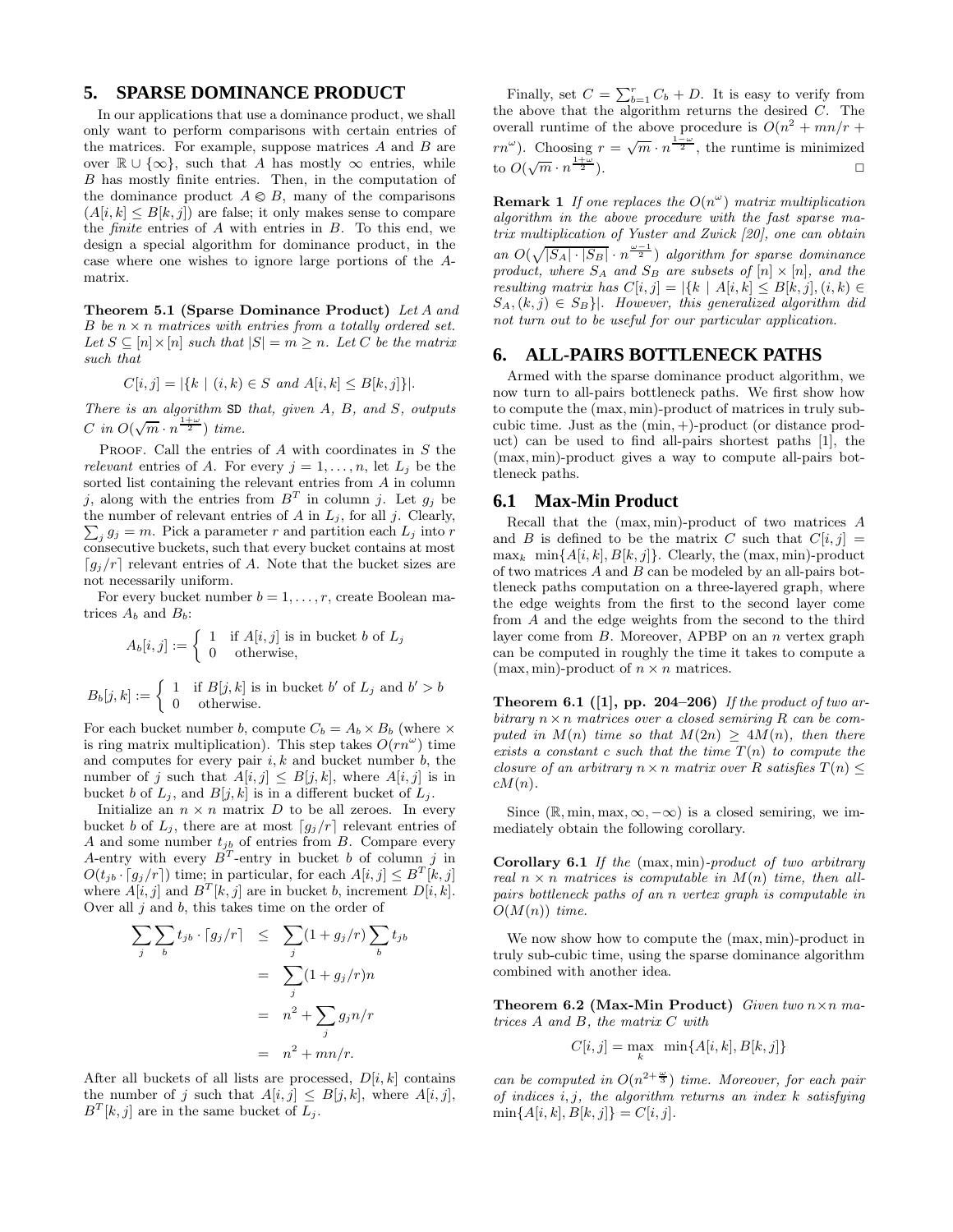PROOF. We first compute for every pair  $i, j$ , the maximum  $A[i, k]$  (over all k) such that  $A[i, k] \leq B[k, j]$ , storing the results in a matrix  $A'$ . Afterwards, we reverse the roles of A and B, computing for every pair  $i, j$ , the maximum  $B[k, j]$  (over all k) such that  $B[k, j] \leq A[i, k]$ , storing the results in a matrix  $B'$ . Then we take

$$
C[i, j] = \max\{A'[i, j], B'[i, j]\}.
$$

Since the above two cases (of computing  $A'$  and  $B'$ ) are symmetric, it suffices to show how to compute  $A'$ , where

$$
A'[i,j] = \max_{k \ : \ A[i,k] \le B[k,j]} A[i,k].
$$

To do this, we employ a strategy similar to one used to obtain maximum witnesses for matrix multiplication [11]. In particular, for each  $i, j = 1, \ldots, n$ , we "narrow down" the possible choices for an  $A[i, k]$  such that  $A[i, k] \leq B[k, j]$ , to one of  $g$  possible entries. This is done by a careful application of  $O(n/g)$  sparse dominance products, in  $O(n^{2+\frac{b}{2}}/\sqrt{g})$ time. Then for each  $i, j$ , we directly check which of the  $g$ possible entries are valid, if any. This takes  $O(n^2 g)$  time. Choosing g optimally results in a subcubic time bound.

For every row i of matrix A, make a sorted list  $R_i$  of the entries in that row. Pick a parameter g. Partition the entries of each sorted list  $R_i$  into buckets, so that for every  $R_i$  there are  $\lfloor n/g \rfloor$  buckets with at most g entries in each bucket. For every bucket value  $b = 1, \ldots, \lceil n/g \rceil$ , compute  $C_b = SD(A, B, S_b)$ , where SD is the sparse dominance product from Theorem 5.1 and

$$
S_b = \{(i,j) | A[i,j] \text{ is in bucket } b \text{ of } R_i\}.
$$

Notice that for every bucket value b, we have  $|S_b| \le nq$ . By Theorem 5.1, all matrices  $C_b$  can be computed in

$$
O\left(\frac{n}{g} \cdot \sqrt{ng} \cdot n^{\frac{1+\omega}{2}}\right) = O\left(\frac{n^{2+\frac{\omega}{2}}}{\sqrt{g}}\right).
$$

Now for every pair  $i, j$ , we determine the *largest* bucket  $b_{i,j}$  in  $R_i$  for which there exists a k such that  $A[i, k] \leq$  $B[k, j]$ . (This is obtained by taking the largest  $b_{i,j}$  such that  $C_{b_{i,j}}[i,j] \neq 0$ . Note we can easily compute  $b_{i,j}$  during the computation of the  $C_b$ .) For every i, j, we then examine the entries in bucket  $b_{i,j}$  of  $R_i$  to obtain the maximum  $A[i, k]$ (and hence the corresponding k) such that  $A[i, k] \leq B[k, j]$ . Since there are at most  $g$  entries in a bucket, each pair  $i, j$ can be processed in  $O(g)$  time. Therefore, this last step takes  $O(n^2g)$  time.

To pick a value for  $g$  that minimizes the runtime, we set  $n^2 g = \frac{n^{2+\omega/2}}{\sqrt{g}}$ , obtaining  $g = n^{\frac{\omega}{3}}$ . The running time is hence  $O(n^{2+\frac{\omega}{3}})$ .

Plugging in the best known value for  $\omega$  by Coppersmith and Winograd [4], the runtime bound becomes  $O(n^{2.79})$ . If  $\omega = 2$ , then the above algorithm can run in  $O(n^{2.67})$ .

## **6.2 Computing Explicit Maximum Bottleneck Paths**

By Corollary 6.1 we can obtain a matrix representing allpairs bottleneck paths in an edge weighted directed graph in  $O(n^{2+\frac{\omega}{3}})$  time. To compute the actual paths, a bit more work is necessary. We take an approach analogous to that used by Zwick [21] in computing all-pairs shortest paths. First, we compute APBP by repeatedly squaring the original adjacency matrix via (max, min)-product, instead of the approach in Aho et al. [1]. We also record, for every pair of vertices  $i, j$ , the last iteration  $T[i, j]$  of the repeated squaring phase in which the bottleneck edge weight was changed, together with a witness vertex  $w_{ij}$  on a path from i to j, provided by the (max, min)-product computation in that iteration.

Given an iteration matrix T and a witness matrix  $w_{ij}$  (derived from a shortest path computation), Zwick [21] gives a procedure which computes a matrix of successors in  $O(n^2)$ time, and another procedure that, given a matrix of successors and a pair of vertices, returns a simple shortest path between the vertices. Applying his procedures to our setting, we get simple maximum bottleneck paths. The major difference here is that our iteration values are obtained by repeated squaring, whereas Zwick's iteration values come from his random sampling algorithm for finding witnesses. We review Zwick's algorithm below.

**algorithm** wit-to-suc
$$
(W,T)
$$
:  
\n $S \leftarrow 0$   
\nfor  $\ell = 0$  to log n do  $T_{\ell} = \{(i, j) | T[i, j] = \ell\}$   
\nfor every  $(i, j) \in T_0$  do  $S[i, j] = j$   
\nfor  $\ell = 1$  to log n do  
\nfor each  $(i, j) \in T_{\ell}$  do  
\n $k = w_{ij}$   
\nwhile  $S[i, j] = 0$  do  
\n $S[i, j] \leftarrow S[i, k], i \leftarrow S[i, j]$   
\nreturn S

Theorem 6.3 The all-pairs bottleneck paths problem can be computed in  $O(n^{2+\frac{\omega}{3}})$  time. Furthermore, in  $O(n^{2+\frac{\omega}{3}} \log n)$ time algorithm wit-to-suc computes a successor matrix from which for any  $i, j$  a simple maximum bottleneck path between i and j can be recovered in  $O(\ell)$  time, where  $\ell$  is the length of the returned path.

PROOF. Let  $w_{ij}$  and  $T[i, j]$  for all vertex pairs i, j be provided by repeated squaring of the adjacency matrix using (max, min)-product.

Consider algorithm wit-to-suc. Let S be the matrix of successors that the algorithm computes. The algorithm processes vertex pairs  $(i, j)$  in increasing order of their iteration numbers  $T[i, j]$ . The idea is that if k is a witness for  $(i, j)$ , then  $T[i, k]$  is an earlier iteration of the squaring than  $T[i, j]$ , and hence  $S[i, k]$  would be set before  $S[i, j]$  is processed.

We claim by induction that after a value  $S[i, j]$  is set, matrix  $S$  stores a simple maximum bottleneck path from  $i$ to j which can be recovered by following successors one by one. Our argument is similar to that of Zwick [21].

At iteration 0 of the algorithm, all pairs whose maximum bottleneck path is an edge are fixed. Suppose that at the iteration in which vertex pair  $(i, j)$  is processed, the claim holds for all vertex pairs  $(k, \ell)$  that have been processed before  $(i, j)$  (and hence which have a nonzero  $S[k, \ell]$  value). Now consider the iteration in which  $(i, j)$  is processed. Let  $k = w_{ij}$ . Since  $S[i, k]$  is set, we can use its successor value to set  $S[i, j]$  since we know that a maximum bottleneck path goes through k. We then take  $S[i, j]$  and if its successor on the path to j has not been set. we set it to match  $S[S[i, j], k]$ . We continue processing consecutive successors similarly, until we encounter some  $i_0$  for which  $S[i_0, j]$  is set  $(i_0 \text{ exists as})$  $k$  is such a vertex). Since it is set, and the path from i to  $k$ is simple (by induction),  $S[i_0, j]$  must have been set before